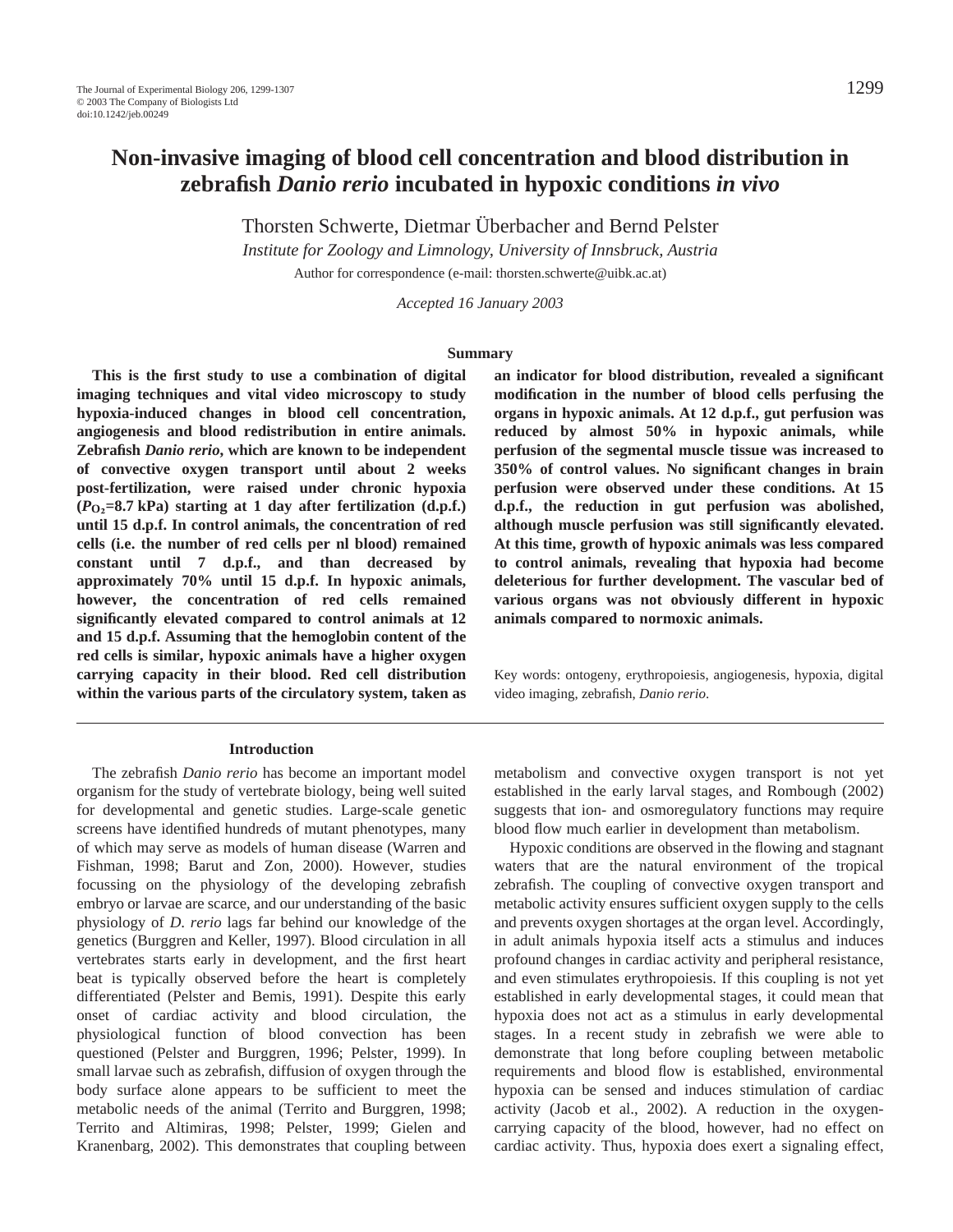# 1300 T. Schwerte, D. Überbacher and B. Pelster

even in early larval stages. The aim of the present study was to investigate whether hypoxia, in addition to the modification of cardiac activity shown in an earlier study, would also induce a redistribution of blood and/or stimulate the production of red blood cells in the zebrafish. In addition, the vascular bed of various organs was compared in animals raised under normoxic and hypoxic conditions in order to test the hypothesis that hypoxia stimulates the formation of blood vessels even at early developmental stages. To answer these questions for millimetre-sized zebrafish, we used the recently developed method of digital motion analysis (Schwerte and Pelster, 2000) and extended it so that we could determine the concentration of red bloods cells in a defined volume of blood and also visualize blood distribution within the animal.

## **Materials and methods**

#### *Animals*

Zebrafish *Danio rerio* Hamilton 1822 larvae were obtained from our own breeding colony. Because of their greater transparency, poorly pigmented mutants of the zebrafish (Albino, Brass) were used. Parent animals used to start the breeding colonies were either obtained from a local supplier or generously provided by Dr Frohnhöfer (Max-Planck Institute for Developmental Biology, Tübingen, Germany) and Ms Loos (University of Konstanz, Germany). Breeding colonies and larvae were kept in small aquaria at 28°C. Animals were fed after swimbladder filling (4–6 d.p.f.) with micro powder food (Zebrafish Management; www.zmsystems.demon.co.uk) and *Artemia* (from 10 d.p.f.).

# *The imaging system*

An inverted microscope (Zeiss Axiovert 25 CF) was placed on a solid, heavy-weight steel plate to reduce vibration and the illumination set to infrared light  $(913 \text{ nm}$  wavelength) to prevent any light-induced stress reactions in the animals. The microscope was equipped with a 2/3″ CCD camera (Hamamatsu C-2400 without infrared cut-off filter) which, in turn, was connected to the luminance input of a SVHS video recorder (Sony S-9500), remote-controlled *via* the RS232 serial communication port. Recorded images were digitized by a monochrome frame-grabber card (Imagenation PX-610) with a personal computer (PIII 450 MHz). The depth of view was adjusted to provide images that visualized most of the erythrocytes in one field.

#### *Visualization of the vascular bed*

A cast of the vascular bed was obtained by accumulation of the shifting vectors of moving erythrocytes from a number of subsequent difference pictures, as described in a previous study (Schwerte and Pelster, 2000). Briefly, by subtracting the two fields of a video frame, any movement that occurred within the 20 ms necessary for the acquisition of one field was visualized. The length of the shifting vectors, generated by this subtraction, represent a direct measurement of the velocity of a moving particle, i.e. an erythrocyte in the vascular system.

By accumulation of shifting vectors generated from several consecutive video frames, a complete trace of the routes moved by the erythrocytes was obtained (Fig. 1). Vascular beds of the entire animal can be visualized non-invasively using this method (Schwerte and Pelster, 2000). Typically the difference pictures of about 30 consecutive images were accumulated to obtain a complete cast of the vascular bed.

As shown in Fig. 1, an image showing a complete cast of the vasculature of a body section or an organ permits measurement of the total area covered by these vessels relative to the size of the total area covered by the organ. This value can be used as an indicator for the vascularization of a tissue. Values for the whole tail and the gut were calculated.

#### *Blood distribution using digital motion analysis*

Developing this method further, it is also possible to obtain data about the concentration of erythrocytes in a given section of a blood vessel. The grey-scale value of any given pixel, or of a defined number of pixels, in the image generated by digital motion analysis increases linearly from 0 to 255, depending on the number of erythrocytes passing it. Although the depth of the grey scale display on the screen is limited to 8 bit, the actual range for the calculations was extended to 24 bit. Thus the erythrocyte distribution could automatically be recorded in defined blood vessels or in the whole animal. Calibration of the signal was done by correlating the grey scale values of a defined area with the number of erythrocytes passing this area, as counted by the conventional frame-to-frame technique (Schwerte and Pelster, 2000). These recordings were made using a 20× objective.

To evaluate blood redirection, mean values for the number of blood cells passing a specific tissue were compared and taken as an indicator of relative blood flow. A comparison of the concentration of red cells in various sections of the vascular system did not reveal the existence of any significant organspecific differences in the hematocrit in zebrafish larvae, and our studies were focused on the brain, gut and tail musculature. The mean grey levels of the specific tissues obtained by this method were used to determine relative changes in tissue blood flow.

#### *Red blood cell count*

Using a 40× objective, 4–8 image frames had to be patched in order to obtain a picture from the whole animal. After accumulating sufficient difference pictures in order to obtain a cast of the vascular bed, the blood vessel diameter of defined sections of the vessels was measured and the volume of a defined blood vessel section calculated, assuming a circular cross-section of the vessels.

Subsequently, erythrocytes within the defined section of the vessel were tracked on individual images and a series of images showing individual blood cells was stored to the computer hard drive. Blood cells were automatically detected by their characteristic grey scale value and motion, marked with a red cross and counted. The results were controlled by optical inspection of an image series and misinterpretations were eliminated. This determination was repeated five times for each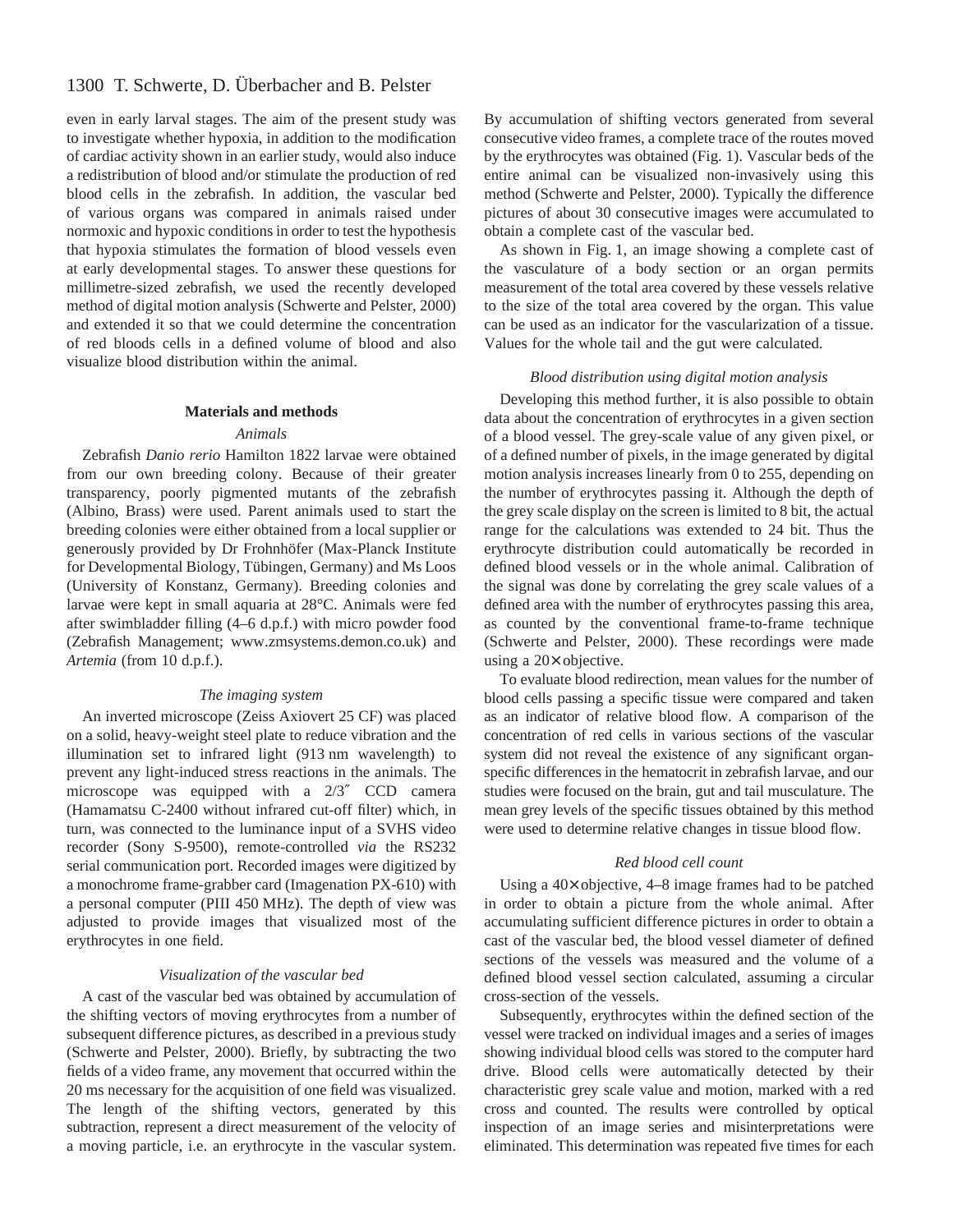

Fig. 1. The basic principle of digital motion analysis and measurement of blood cell concentration. (A) Blood cells moving through a vessel can easily be detected by their motion. (B) A difference image obtained by subtracting the two fields of one video frame (the odd and the even frames), showing several moving erythrocytes. Insert: enlargement of one erythrocyte image showing the direction of movement (arrow) (C,D) A schematic drawing showing moving erythrocytes and the subsequent summation of these differences, ending up with a complete cast of the vasculature. In the region of interest all diameters along the vessel were measured in  $0.3 \mu m$  steps. The volume of a single erythrocyte cross section is calculated as:  $\pi r^2 0.3$  $(\mu m^3)$ . The sum of all these sub-volumes along the vessel (white and black lines in D) gives in the vascular volume. The number of detected cells in B divided by this volume gives the red blood cell concentration in the area of interest (green box). See Materials and methods for further explanation.

animal to take possible clustering of blood cells into account. The process of counting red blood cells and the visualization of red blood cell distribution is described in Fig. 2.

# *Hypoxic incubation*

Albino zebrafish eggs were incubated under hypoxic conditions (*P*<sub>O2</sub> 8.7 kPa) at 28°C. Oxygen tension was adjusted using a gas flow meter, which prepared a gas mixture of air and nitrogen. The gas was infused into the water (28°C) of sealed 16 liter aquaria through a fine-pored tube. Oxygen tension in the water was controlled twice a day with a calibrated Clark oxygen electrode (Radiometer Copenhagen, Willich, Germany) to ensure stable values.

# *Experimental protocol*

Measurements were made at 3, 5, 7, 12 and 15 d.p.f. For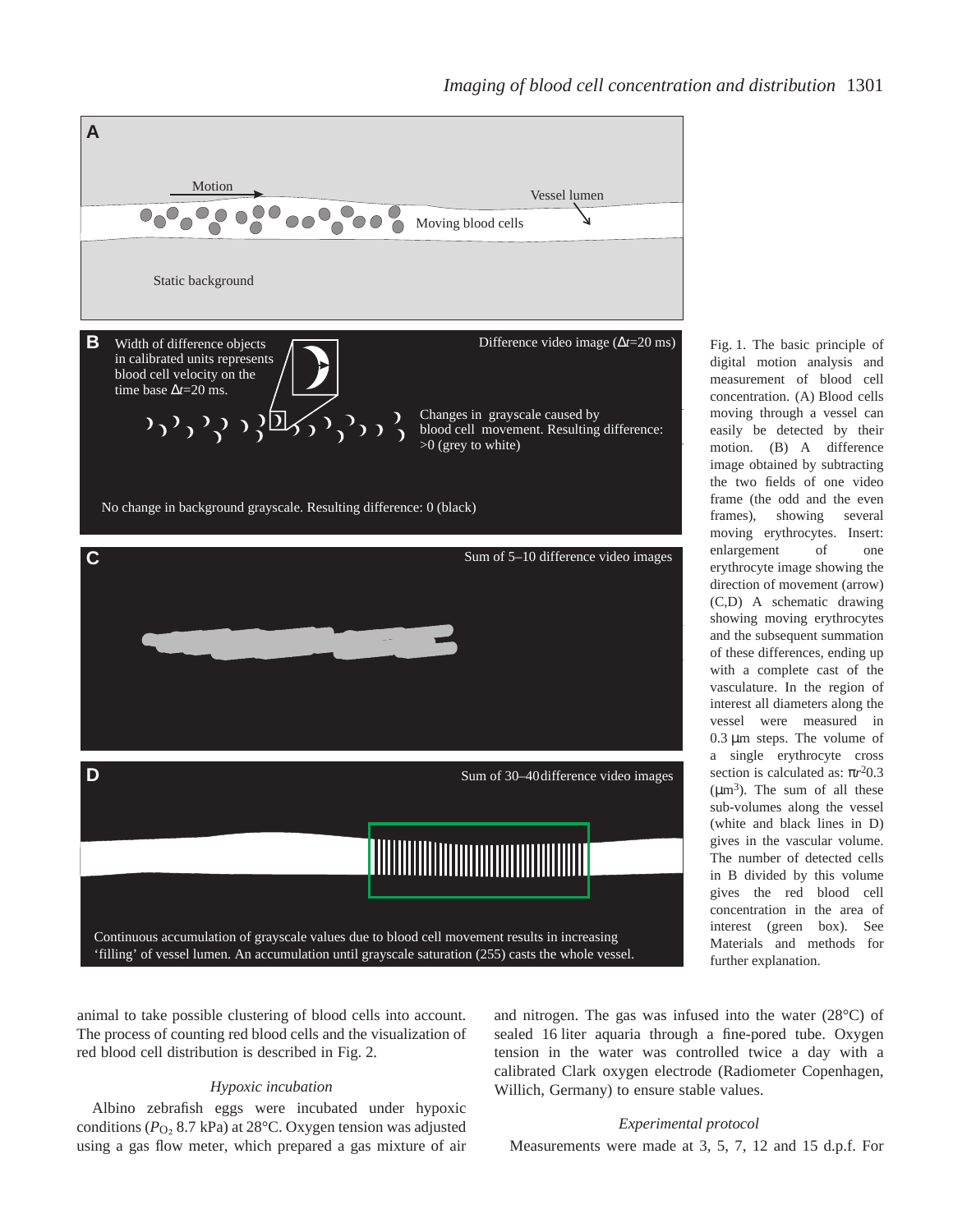Fig. 2. Method for determination of red blood cell concentration. (A) Vascular cast of a 4 d.p.f. zebrafish larva obtained by digital vascular contrasting method. (B) Edge detection using colour thresholding method. The frame in the tail indicates the region of interest (ROI). (C) Close up of the ROI. White circles indicate motion detected single blood cells. The vascular volume in the ROI is calculated from the geometric data of the vessel shown in B.



measurement the animals were anaesthetized with a neutralized tricaine solution (100 mg l<sup>-1</sup>) at the adjusted  $P_{\text{O}_2}$ , and embedded in low-melting-point agarose (containing 100 mg  $l^{-1}$  tricaine). For animals older than 11 d.p.f., the gills were sculpted free from the agarose to allow gill ventilation (Rombough, 2002). The animals were covered with a thin layer of water (100–200  $\mu$ m, containing 100 mg l<sup>-1</sup> tricaine). In the hypoxic groups all media were adjusted to the desired  $P_{\text{O}_2}$  and the animal chamber was sealed tight. The sealed animal chamber had a reservoir of 0.7 ml gas with the desired  $P_{\text{O}_2}$ , enough to maintain the  $P_{\text{O}_2}$  during the measurement. This was checked using a miniature oxygen electrode. Oxygen deprivation has been shown to cause general developmental retardation, so the staging was carefully done using the following morphological criteria: yolk sac, animal length, diameter at the position of the heart and vascular bed (Isogai et al.,  $2001$ ) (Fig. 1). The animals were not fed prior to experiments. To avoid artefacts from differently fed animals (older than 6 d.p.f.), the gut filling was microscopically inspected and found to be similar in all animals prior to data acquisition. The experimental groups were pooled from 2–3 clutches obtained from a group of 15 female with 5 male fish.

#### *Statistics*

For comparison of two means, statistical significance was evaluated by unpaired Student's *t*-test. For multiple comparisons, one-way analysis of variance (ANOVA) followed by Student–Newman–Keuls multiple comparison test was used. Differences were considered significant at *P*<0.05.

#### **Results**

#### *Animal size*

Hypoxic and normoxic animals were not different in size from 3 to 12 d.p.f. By 15 d.p.f. the body length of animals of the hypoxic group was reduced by  $0.2 \pm 0.03$  mm  $(N=6)$ compared to normoxic animals (not shown).

# *Red blood cell count*

Between 3 and 7 d.p.f. the concentration of red cells in the

blood remained quite stable and no differences between normoxic and hypoxic animals were observed (Fig. 3). At 12 and 15 d.p.f., however, the concentration of red blood cells decreased significantly, and at 15 d.p.f. it was reduced to approximately 30% of the value recorded at 7 d.p.f. in control animals. In hypoxic animals the concentration of red blood cells also decreased at 12 and 15 d.p.f., but this decrease was significantly smaller than in normoxic animals.

#### *Vascularization*

There were no significant changes in vascularization of the tail musculature and the gut. The basic pattern of the vascular bed was similar in normoxic and hypoxic animals (see Fig. 4). Nevertheless, in hypoxic animals the number of intersegmental anastomosis was not significantly higher in hypoxic animals, and the number of animals showing a caudal vascular tree was higher in hypoxic than in normoxic animals. A statistical analysis of the morphometric data obtained from sections



Fig. 3. Developmental changes in red blood cell concentration in zebrafish under chronic hypoxic and normoxic conditions. Values are means  $\pm$  s.e.m.,  $N=15$ ; \*significant difference ( $P<0.05$ ). 1 mmHg = 1.333 Pa.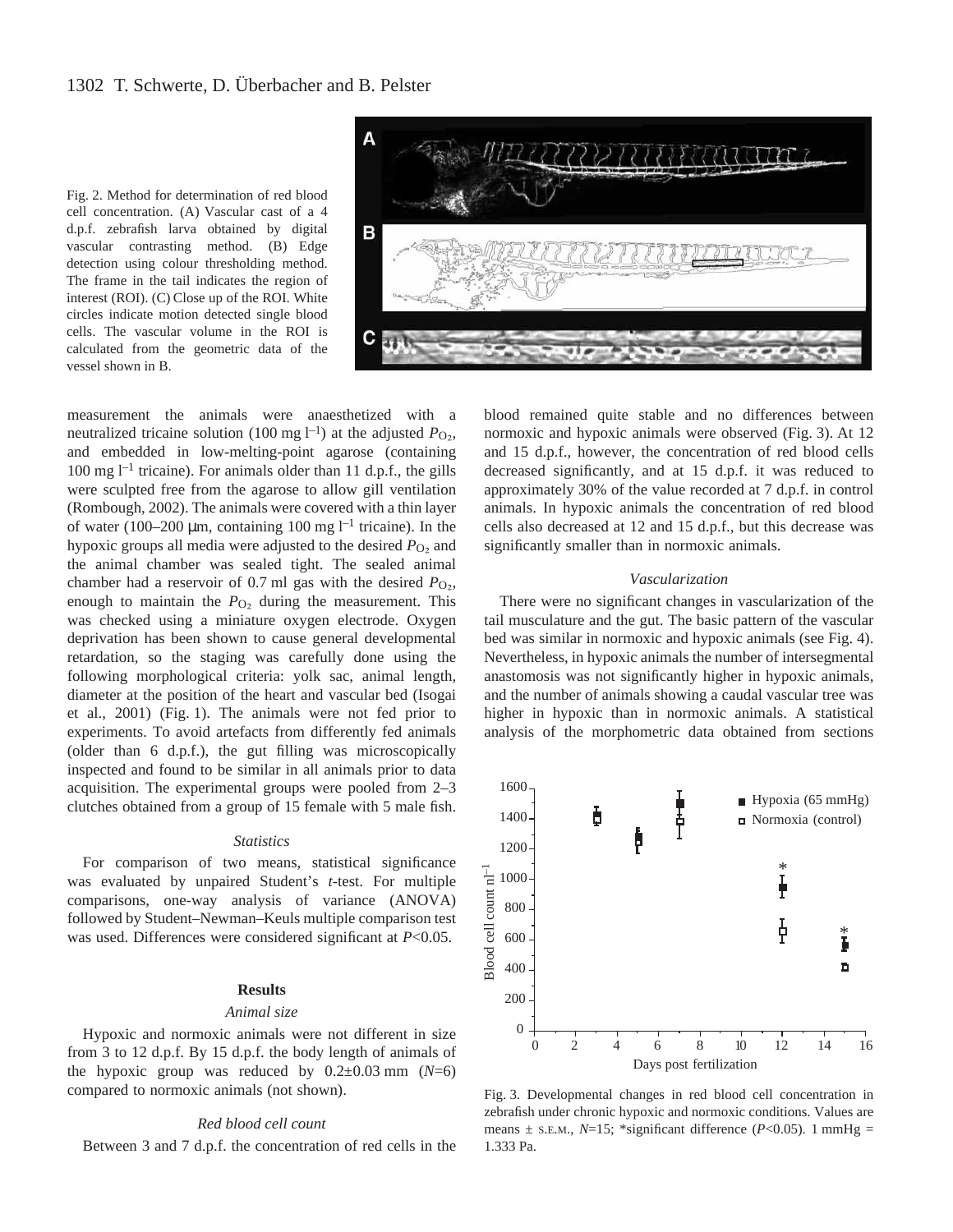| Region   | Embyonic age (d.p.f.) |                |                |                |                |
|----------|-----------------------|----------------|----------------|----------------|----------------|
|          | 3                     |                |                | 12             | 15             |
| Tail     |                       |                |                |                |                |
| Normoxia | $41.3 \pm 0.9$        | $39.4 \pm 0.7$ | $35.7 \pm 0.4$ | $24.1 \pm 0.6$ | $22.9 \pm 0.6$ |
| Hypoxia  | $40.9 \pm 0.2$        | $39.1 \pm 0.3$ | $34.9 \pm 0.1$ | $24.4 \pm 0.2$ | $23.9 \pm 0.4$ |
| Gut      |                       |                |                |                |                |
| Normoxia | $19.2 \pm 0.7$        | $24.4 \pm 0.6$ | $41.5 \pm 0.2$ | $49.7 \pm 0.3$ | $48.9 \pm 0.8$ |
| Hypoxia  | $19.5 \pm 0.6$        | $25.1 \pm 0.4$ | $41.3 \pm 0.2$ | $49.4 \pm 0.4$ | $49.3 \pm 0.3$ |

Table 1. *Developmental changes in tissue vascularization (% coverage) during chronic normoxic and hypoxic incubation*

through normoxic and hypoxic incubated animals (Table·1), however, showed no significant differences in the area covered by blood vessels.

#### *Blood flow distribution*

Fig. 4 shows typical false-colour-coded images of the vascular cast obtained from 12 and 15 d.p.f. animals raised under either normoxic or hypoxic conditions. It was obvious that in 12 and in 15 d.p.f. animals, blood perfusion was higher in the muscle tissue of hypoxic animals. By contrast, perfusion of the gut was significantly lower only in 12 d.p.f. animals, but not in 15 d.p.f. animals. Brain perfusion was not affected by hypoxia. Fig. 5 summarizes these differences as percentage of control value (100%).

### **Discussion**

# *Critique of methods*

The methods described in the present study are very



Fig. 4. Typical changes in red blood cell perfusion in zebrafish under chronic hypoxic (A,C) and normoxic (B,D) conditions. Red blood cells were counted per minute at every position of the tissue, and represented in colour according to the calibration bar on the right. d.p.f., days post fertilization; a, anastomosis; an, anus; b, brain; da, dorsal artery; dv, dorsal vein; e, eye; g, gut; h, heart; iv, intersegmental vessel; sb, swimbladder.

sensitive to animal movements, so to restrict their movement the animals were mounted in low-melting-point agarose. The gelling temperature of the agarose (26–30°C) is within the physiological temperature range for zebrafish. High viscosity solutions reduce water convection and therefore increase the magnitude of unstirred layers, which may significantly impair gas exchange (Pinder and Feder, 1990; Feder and Booth, 1992). Measurements of oxygen equilibration in a 15.0 mm layer of 1% agarose compared with a layer of stirred water confirmed that the time necessary to equilibrate the agarose was approximately twice as long.

The quality of the automated red blood cell count was ensured by careful visual inspection of detected blood cells. Double labelling as well as underestimation because of blood cell clusters could easily be detected by visual inspection of the image series. Repeated measurements in the same animal were within an error range of 2%.

Visualization of blood vessels for morphometric analysis is based on the movement of red blood cells, and therefore

> plasma skimming (Schmid-Schönbein, 1988) or layers of erythrocyte-free plasma may cause an underestimation of the vessel diameter. On the basis of model calculations of red cell movements in a capillary system, this plasma layer is estimated to have a thickness of approximately  $1 \mu m$  or less (Schmid-Schönbein, 1988). To evaluate the accuracy of our method, we compared the blood vessel thickness determined from the accumulated difference images with the diameter measured from a complete video image of the same site assessed by microscopical inspection. The results differed by no more than 2–3%. We therefore conclude that our volumetric analysis based on the movement detection and the red blood cell count provides very accurate and highly reproducible results.

# *The influence of hypoxia*

In adult vertebrates, cardiac activity and blood flow to tissues are both mainly determined by metabolic demand. Adult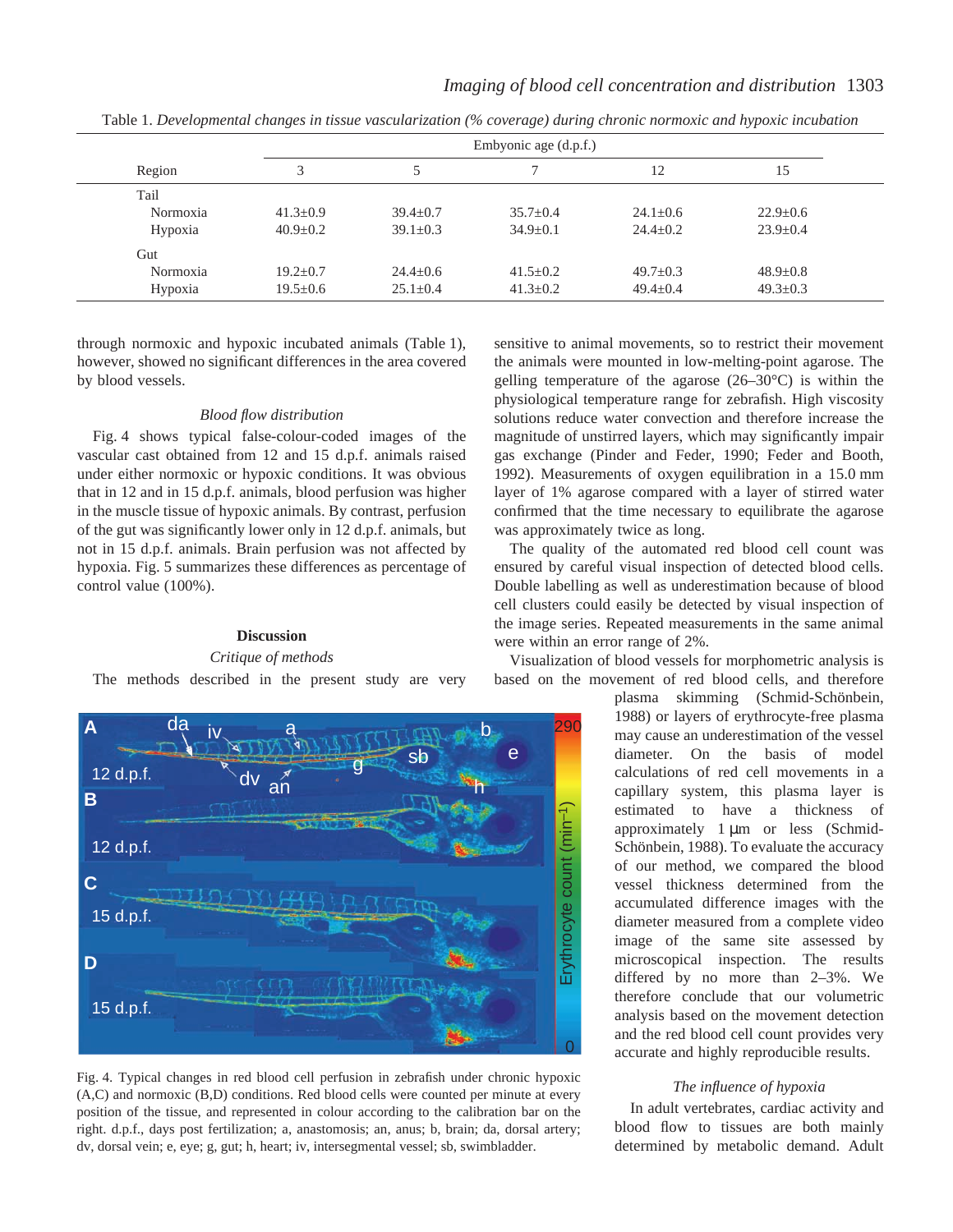



Fig. 5. Blood perfusion changes in zebrafish tissues under chronic hypoxic and normoxic conditions. Values are means ± S.E.M., *N*=15; \*significant difference (*P*<0.05).

fish and amphibians are typically oxy-regulators, but in the earliest embryonic and larval stages of these vertebrates oxygen uptake appears to decrease with decreasing environmental  $P_{\text{O}_2}$ , i.e. they are oxyconformers (Hastings and Burggren, 1995). In fact, the first embryonic stages of the zebrafish can survive complete anoxia in a state of suspended animation (Padilla and Roth, 2001), and the Arctic charr can survive several hours of anoxia, with severe metabolic depression and a significantly reduced cardiac activity (Pelster, 1999). Anoxia certainly is an extreme situation for a vertebrate embryo, but mild or chronic hypoxia has also been shown to provoke significant physiological adaptations, ranging from metabolic effects to ventilatory and circulatory adjustments (for a review, see Pelster, 1997), and in zebrafish larvae a stimulation of cardiac activity in response to hypoxia was observed as early as 3 d.p.f. at 28°C (Jacob et al., 2002). Chronic hypoxia during embryonic and larval development may also significantly modify differentiation and growth. In larval amphibians, for example, aquatic hypoxia stimulates growth of respiratory surfaces and enhances the transition from gill to lung respiration (Guimond and Hutchison, 1976; Burggren and Mwalukoma, 1983; Burggren and Just, 1992), but often hypoxia results in retardation of development (Pelster, 1997). In our experiments the first signs of retarded development were observed at 15 d.p.f., and therefore at this age the experiment was terminated in order to prevent a situation where physiological effects induced by hypoxia are mixed up with effects induced by developmental retardation.

#### *Hypoxia and red cell concentration*

In mammals hypoxia usually causes an increase in the oxygen transporting capacity of the blood, i.e. an increase in the number of circulating erythrocytes and in hemoglobin concentration. Similar observations have been reported for embryos of the turtle *Pseudemys nelsoni* (Kam, 1993; Jacob et al., 2002), whereas in chicken embryos during early development no stimulation of red cell production was

observed (Baumann and Meuer, 1992). The results of our study clearly show that hypoxia increases red blood cell concentration in zebrafish larvae during the second week after fertilization, but no effect was observed until 7 d.p.f. Up to 7 d.p.f., the concentration of red cells remained fairly constant in normoxic as well as in hypoxic animals. Weinstein et al. (1996) showed that the first presumptive proerythroblast-like cells can be detected in zebrafish by the end of the first day (20 h post-fertilization), and this primitive cohort of cells originates in the intermediate cell mass. By transfusing fluorescently labelled blood cells into 1.5-day-old host embryos, recording the fraction of these labelled cells and comparing the histology of the red cells, these authors concluded that this first cohort of primitive red cells provides the embryo with all, or nearly all, its red blood cells for at least 4 days. A population of new, larger and more adult-appearing erythrocytes became predominant by 10 d.p.f.. The constant concentration of red cells observed until 7 d.p.f. in our experiments is in line with these results, but the severe decrease in red cell count at 12 d.p.f. was unexpected. A possible explanation would be that the growing volume of the vascular bed is accompanied by an increase in plasma volume, but not by an equivalent production of erythrocytes. Accordingly, hematocrit and red cell concentration would reduce. An increased cell volume of the newly produced erythrocytes at constant hematocrit would also cause a decrease in red cell concentration, but this latter explanation does not appear very likely.

In hypoxic animals this decrease in the red cell concentration was significantly less than in normoxic animals. If the decrease in red cell concentration observed between 7 d.p.f. and 12 d.p.f. is caused by an expansion of plasma volume, in hypoxic animals the increase in plasma volume would be smaller than in normoxic animals. Information about the total blood volume, however, is necessary to test this idea.

Our method provides a two-dimensional projection of the complete cast of the vascular system. A comparison of projection areas revealed no significant differences between the experimental and the control groups. Assuming a circular crosssection and similar size of vessels, this result means that there was no significant difference in the total volume of the vascular bed in the two groups. However, the acquisition of images for the visualization of the blood redistribution as compared to the acquisition of images to create a complete vascular cast required a compromise between acquisition speed and spatial resolution. Although the resolution of our images was sufficient to show changes in blood distribution, small changes in the diameter of blood vessels, and therefore changes in total blood volume, may not be detectable. For the exact determination of the total blood volume, further studies using a more refined method with higher spatial resolution are needed.

Another explanation for this observation would be that hypoxia stimulates erythropoiesis in zebrafish larvae, as it does in fetal mammals (Richardson and Bocking, 1998) or in embryos of the turtle *Pseudemys nelsoni* (Kam, 1993; Jacob et al., 2002). Recent molecular studies revealed that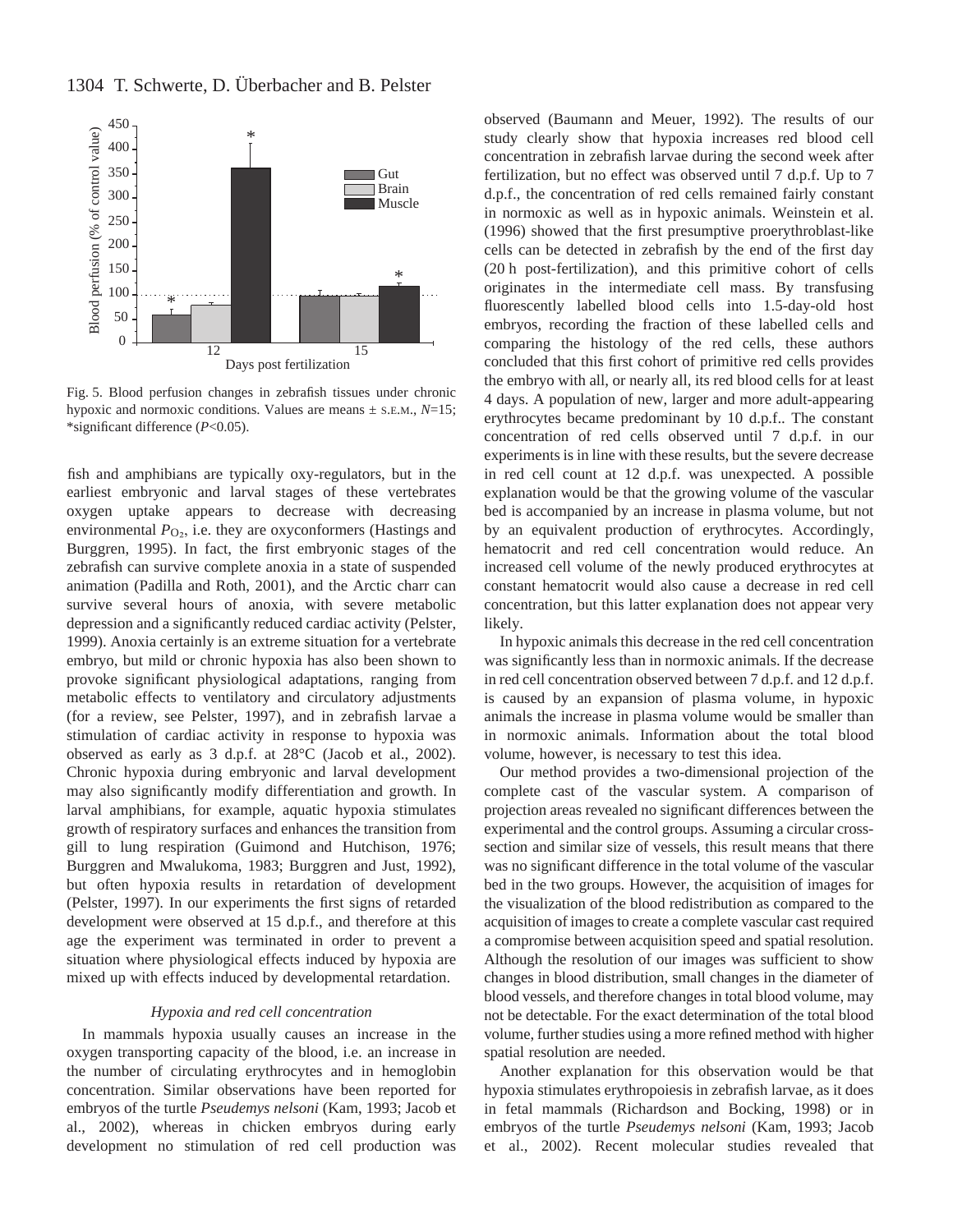hematopoiesis in zebrafish larvae is stimulated by VEGF, and VEGF is also known to drive angiogenesis (Liang et al., 2001). The differential regulation of these processes appears to include a regulatory loop by which VEGF controls survival of hematopoietic stem cells in mice (Gerber et al., 2002). Erythropoietin (EPO), also well known to be involved in hypoxia-induced erythropoiesis, has been shown to mediate hypoxia-induced VEGF expression in rats (Liu et al., 1995).

# *Blood distribution*

A redistribution of blood in response to different metabolic demands is a well-established physiological adaptation in many species. This is the first study to visualize a 'source and sink' pattern of blood distribution in zebrafish larvae in response to oxygen deprivation. It is obvious that under hypoxic conditions blood is driven from the gut (source) to the muscles in the tail (sink), but until 7 d.p.f. no changes in blood distribution were observed. In a previous study we observed a hypoxic stimulation of cardiac activity as early as 3 d.p.f., which demonstrates that at about 1 day after hatching oxygen receptors are present that respond to hypoxia, and this information can be translated into a signal generating an increase in heart rate and in cardiac output (Jacob et al., 2002). Thus, the lack of oxygen can be identified by the larvae, but until 7 d.p.f. this information is not used to induce a change in blood distribution and in erythrocyte production. At 12 d.p.f., however, hypoxia induces a significant increase in the perfusion of the muscle tissue, and the so-called red-layer of muscle has been implicated in the uptake of oxygen in early larvae and at about the time of hatching (El-Fiky and Wieser, 1988). Possibly blood is redistributed towards the muscle tissue in order to enhance oxygen uptake through the body surface under hypoxic conditions. Under normoxic conditions, the oxygen requirements of zebrafish larvae apparently are met by bulk diffusion until 12–14 d.p.f. (Jacob et al., 2002), and this is the time when the gills with secondary lamellae are developed (Rombough, 2002). Also at this time the site of oxygen uptake is shifted towards the gills, and convective oxygen transport becomes a necessity for transporting oxygen from the gills to the tissues. This implies that blood flow is not necessary to sustain aerobic metabolism in normoxic larvae until about 12 d.p.f., but under hypoxic conditions zebrafish larvae are obviously able to stimulate cardiac activity and to redirect blood flow in order to increase perfusion of the muscle tissue. Following the hypothesis that the red layer of muscle may be implicated in the uptake of oxygen in early larvae (El-Fiky and Wieser, 1988), this would suggest that oxygen uptake through the red layer may be enhanced, which, given the small cross-sectional area of the larvae, is essentially cutaneous respiration in the area of the red muscle tissue. To test this idea, we are currently developing a method to visualize changes in hemoglobin oxygenation *in vivo* by recording changes in the absorption spectrum of the hemoglobin.

On the other hand, the redirection of blood may not be related to cutaneous respiration, but simply reflect a maturation of control systems (e.g. hypoxic vasodilation and hypoxic vasoconstriction). The presence of α-adrenergically controlled precapillary sphincters in the intersegmental muscle tissue of zebrafish larvae at 8 d.p.f. has already been shown (Schwerte and Pelster, 2000). Furthermore, a general vasodilation in that tissue may be caused by nitric oxide, as demonstrated by Fritsche et al. (2000) to already occur by 5 d.p.f. Thus, hormonal control mechanisms contributing to a redistribution of blood flow are certainly established at this time of development.

The increase in muscle tissue perfusion could also be a consequence of an increased cardiac output, but this would not explain the decrease in gut perfusion simultaneously recorded in our experiments. In a previous study, Jacob et al. (2002) observed an increase in cardiac output by 20–30% under hypoxic conditions, but in our experiments the effect on cardiac activity was even smaller, so that a change in cardiac activity alone cannot explain the redistribution of blood measured in our experiments.

Another possibility is that the vascular volume in muscle tissue increased during hypoxia. As already mentioned, however, the two-dimensional projections of the complete cast of the vascular system did not reveal an increased vascular volume.

# *Hypoxia and tissue vascularization*

Yue and Tomanek (1999) demonstrated that coronary vessels from cultured 6-day-old quail embryo grow faster under hypoxic conditions, while hyperoxia induced a delayed angiogenesis. By contrast, chorioallantoic membrane capillarization of chicken embryos has been shown to increase during hypoxia (Dusseau and Hutchins, 1988; Hudlicka et al., 1992). In larval amphibians, aquatic hypoxia stimulates growth of respiratory surfaces and enhances the transition from gill respiration to lung respiration (Mwalukoma and Burggren, 1983).

In our study, however, no significant changes in the vascular bed were observed. There appeared to be quite a high interindividual variation in the expression of small blood vessels like the intersegmental anastomsis or the caudal vascular tree, and we cannot exclude the possibility that minor changes in the expression of these vessels did occur in hypoxic animals. The overall morphometric analysis, however, did not show any significant differences between control and hypoxic animals. Compared with the development of amphibians such as *Xenopus* or *Rana*, or the development of salmonid larvae, zebrafish development is very rapid, and it may be possible that a rearrangement of the vascular bed can only occur in later developmental stages. On the other hand, molecular signals involved in the formation of blood vessels have been identified in early embryonic stages. The molecular mechanisms that lead to the extremely regular pattern in the zebrafish trunk have been shown by Childs et al. (2002), and VEGF up- and downregulation seems to be involved in this process. Whole-mount *in situ* hybridization of zebrafish embryos indicated that strong expression of VEGF had already occurred at 18 h post fertilization (Weinstein et al., 1996; Liang et al., 1998; Tan et al., 2001).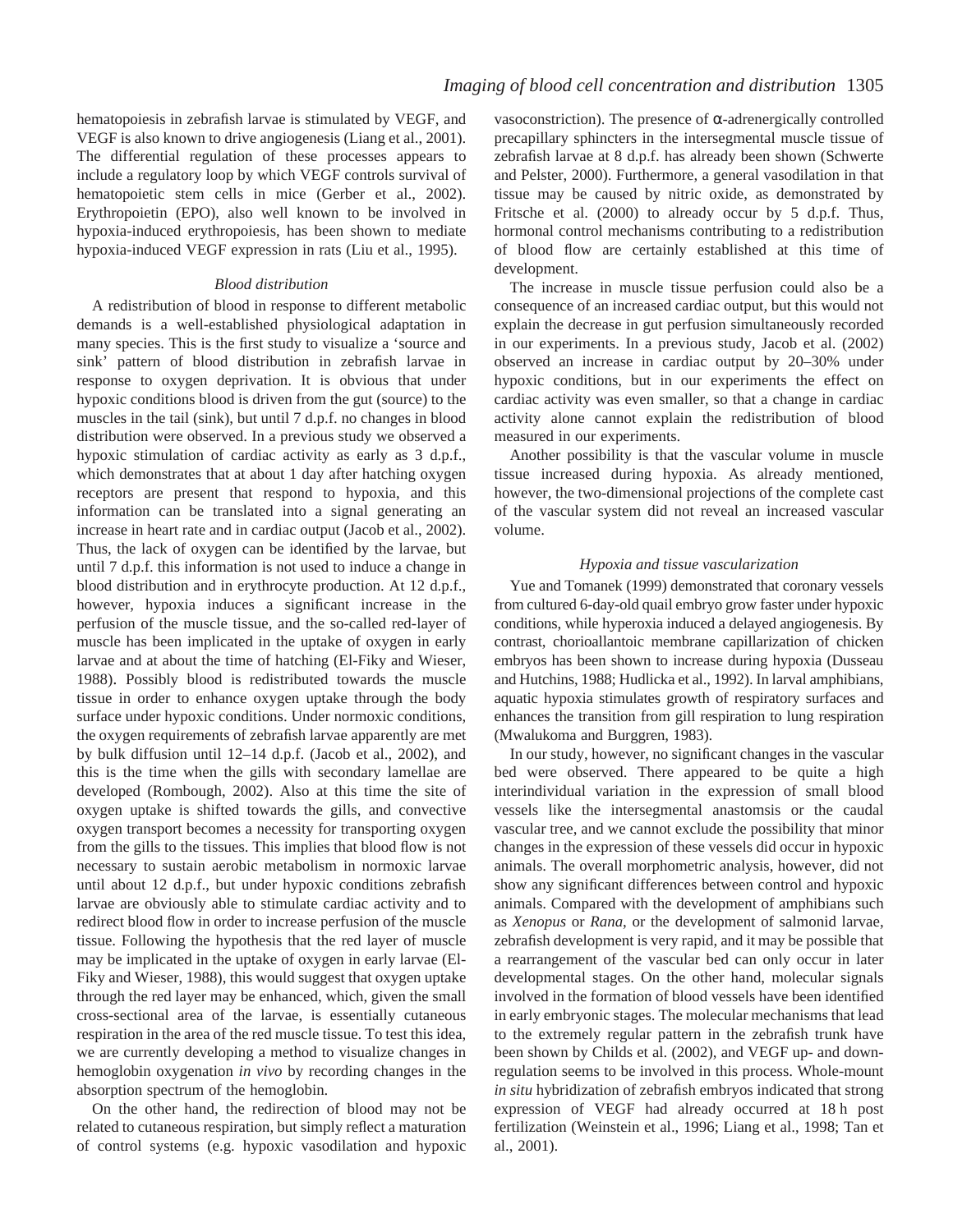# 1306 T. Schwerte, D. Überbacher and B. Pelster

## *Physiological significance*

Under normoxic conditions, oxygen supply *via* diffusion seems to be sufficient to meet the metabolic demand up to 12–14 d.p.f. This changes during hypoxia, however, because the reduced oxygen gradient cuts down diffusion of oxygen to the tissues. The data available so far show that in this situation convective transport can be enhanced by increasing blood flow (Jacob et al., 2002), and the oxygen carrying capacity of the blood can be increased. In addition, blood flow can be redirected towards a potential site of oxygen uptake. Thus, although under normoxic conditions convective transport is not necessary, the larvae can use the circulatory system as a backup system to augment oxygen distribution and oxygen supply to the tissues, which is strong evidence that the cardiovascular system can operate as a convective transport system for oxygen much earlier then required under normal circumstances. This situation was called 'prosynchronotropy' by Burggren and Fritsche (1995). A prosynchronotropic development of convective oxygen transport appears to be very useful, because it creates a safety belt for a situation where bulk oxygen diffusion alone would not be sufficient to ensure oxygen supply to all tissues, and thus widens the range of environmental conditions in which the larvae can survive. Angiogenesis, however, seems not to play a key role in facilitating oxygen uptake. It could be that in the small zebrafish larvae the diffusion distances between tissue capillaries and the cells are small enough to permit an optimal supply with oxygen, so that additional blood vessels would not yet enhance oxygen transport to the cells.

The present study was supported by the Fonds zur Förderung der wissenschaftlichen Forschung (FWF P14976- BIO and FWF P16272-B06).

#### **References**

- **Barut, B. A. and Zon, L. I.** (2000). Realizing the potential of zebrafish as a model for human disease. *Physiol. Genomics* **2**, 49-51.
- **Baumann, R. and Meuer, H.-J.** (1992). Blood oxygen transport in early avian embryo. *Physiol. Rev.* **72**, 941-965.
- **Burggren, W. and Fritsche, R.** (1995). Cardiovascular measurements in animals in the milligram range. *Braz. J. Med. Biol. Res.* **28**, 1291-1305.
- **Burggren, W. and Mwalukoma, A.** (1983). Respiration during chronic hypoxia and hyperoxia in larval and adult bullfrogs (*Rana catesbeiana*) I. Morphological responses of lungs, skin and gills. *J. Exp. Biol.* **105**, 191- 203.
- **Burggren, W. W. and Just, J. J.** (1992). Developmental changes in physiological systems. In *Environmental Physiology of the Amphibians* (ed. M. E. Feder and W. W. Burggren), pp. 467-530. Chicago: The University of Chicago Press.
- **Burggren, W. W. and Keller, B. B.** (1997). *Development of Cardiovascular Systems: Molecules to Organisms.* Cambridge: Cambridge University Press.
- **Childs, S., Chen, J. N., Garrity, D. M. and Fishman, M. C.** (2002). Patterning of angiogenesis in the zebrafish embryo. *Development* **129**, 973- 982.
- **Dusseau, J. W. and Hutchins, P. M.** (1988). Hypoxia-induced angiogenesis in chick chorioallantoic membranes: a role for adenosine. *Respir. Physiol*. **71**, 33-44.
- **El-Fiky, N. and Wieser, W.** (1988). Life styles and patterns of development of gills and muscles in larval cyprinids (Cyprinidae; Teleostei). *J. Fish Biol.* **33**, 135-145.

Feder, M. E. and Booth, D. T. (1992). Hypoxic boundary layers surrounding

skin-breathing aquatic amphibians: Occurrence, consequences and organismal responses. *J. Exp. Biol.* **166**, 237-251.

- **Fritsche, R., Schwerte, T. and Pelster, B.** (2000). Nitric oxide and vascular reactivity in developing zebrafish, *Danio rerio*. *Am. J. Physiol Regul. Integr. Comp. Physiol.* **29**, R2200-R2207.
- **Gerber, H. P., Malik, A. K., Solar, G. P., Sherman, D., Liang, X. H., Meng, G., Hong, K., Marsters, J. C. and Ferrara, N.** (2002). VEGF regulates haematopoietic stem cell survival by an internal autocrine loop mechanism. *Nature* **417**, 954-958.
- **Gielen, J. L. and Kranenbarg, S.** (2002). Oxygen balance for small organisms: an analytical model. *Bull. Math. Biol.* **64**, 175-207.
- **Guimond, R. W. and Hutchison, V. H.** (1976). Gas exchange of the giant salamanders of North America. In *Respiration of Amphibious Vertebrates* (ed. G. M. Hughes), pp. 313-338. London, New York, San Francisco: Academic Press.
- **Hastings, D. and Burggren, W.** (1995). Developmental changes in oxygen consumption regulation in larvae of the South African clawed frog *Xenopus laevis*. *J. Exp. Biol.* **198**, 2465-2475.
- **Hudlicka, O., Brown, M. and Egginton, S.** (1992). Angiogenesis in skeletal and cardiac muscle. *Physiol. Rev.* **72**, 369-417.
- **Isogai, S., Horiguchi, M. and Weinstein, B. M.** (2001). The vascular anatomy of the developing zebrafish: an atlas of embryonic and early larval development. *Dev. Biol.* **230**, 278-301.
- Jacob, E., Drexel, M., Schwerte, T. and Pelster, B. (2002). Influence of hypoxia and of hypoxemia on the development of cardiac activity in zebrafish larvae. *Am. J. Physiol. Regul. Integr. Comp. Physiol.* **283**, R911-R917.
- **Kam, Y.-C.** (1993). Physiological effects of hypoxia on metabolism and growth of turtle embryos. *Respir. Physiol.* **92**, 127-138.
- **Liang, D., Chang, J. R., Chin, A. J., Smith, A., Kelly, C., Weinberg, E. S. and Ge, R.** (2001). The role of vascular endothelial growth factor (VEGF) in vasculogenesis, angiogenesis, and hematopoiesis in zebrafish development. *Mech. Dev.* **108**, 29-43.
- **Liang, D., Xu, X., Chin, A. J., Balasubramaniyan, N. V., Teo, M. A., Lam, T. J., Weinberg, E. S. and Ge, R.** (1998). Cloning and characterization of vascular endothelial growth factor (VEGF) from zebrafish, *Danio rerio*. *Biochim. Biophys. Acta* **1397**, 14-20.
- **Liu, Y. X., Cox, S. R., Morita, T. and Kourembanas, S.** (1995). Hypoxia regulates vascular endothelial growth factor gene expression in endothelial cells: identification of a 5′ enhancer. *Circ. Res.* **7**, 638-643.
- **Mwalukoma, A. and Burggren, W. W.** (1983). Respiration during chronic hypoxia and hyperoxia in larval and adult bullfrogs (*Rana catesbeiana*). I. Morphological responses of lungs, skin and gills. *J. Exp. Biol.* **105**, 191- 203.
- **Padilla, P. A. and Roth, M. B.** (2001). Oxygen deprivation causes suspended animation in the zebrafish embryo. *Proc. Natl. Acad. Sci. USA* **98**, 7331- 7335.
- **Pelster, B.** (1997). Oxygen, temperature, and pH influences on the development of nonmammalian embryos and larvae. In *Development of Cardiovascular Systems* (ed. W. W. Burggren and B. B. Keller), pp. 227- 239. Cambridge: Cambridge University Press.
- Pelster, B. (1999). Environmental influences on the development of the cardiac system in fish and amphibians. *Comp. Biochem. Physiol. A* **124**, 407- 412.
- **Pelster, B. and Bemis, W. E.** (1991). Ontogeny of heart function in the little skate *Raja erinacea*. *J. Exp. Biol.* **156**, 387-398.
- Pelster, B. and Burggren, W. W. (1996). Disruption of hemoglobin oxygen transport does not impact oxygen-dependent physiological processes in developing embryos of zebra fish (*Danio rerio*). *Circ. Res.* **79**, 358-362.
- Pinder, A. W. and Feder, M. E. (1990). Effect of boundary layers on cutaneous gas exchange. *J. Exp. Biol.* **154**, 67-80.
- **Richardson, B. S. and Bocking, A. D.** (1998). Metabolic and circulatory adaptations to chronic hypoxia in the fetus. *Comp. Biochem. Physiol. A* **119**, 717-723.
- **Rombough, P.** (2002). Gills are needed for ionoregulation before they are needed for O2 uptake in developing zebrafish, *Danio rerio*. *J. Exp. Biol.* **205**, 1787-1794.
- Schmid-Schönbein, H. (1988). Fluid dynamcis and hemorheology in vivo: The interactions of hemodynamic parameters and hemorheological 'properties' in determining the flow behavior of blood in microvascular networks. In *Clinical Blood Rheology*, Vol. 1 (ed. G. D. O. Lowe), pp. 129- 219. Boca Raton: CRC Press.
- Schwerte, T. and Pelster, B. (2000). Digital motion analysis as a tool for analysing the shape and performance of the circulatory system in transparent animals. *J. Exp. Biol.* **203**, 1659-1669.